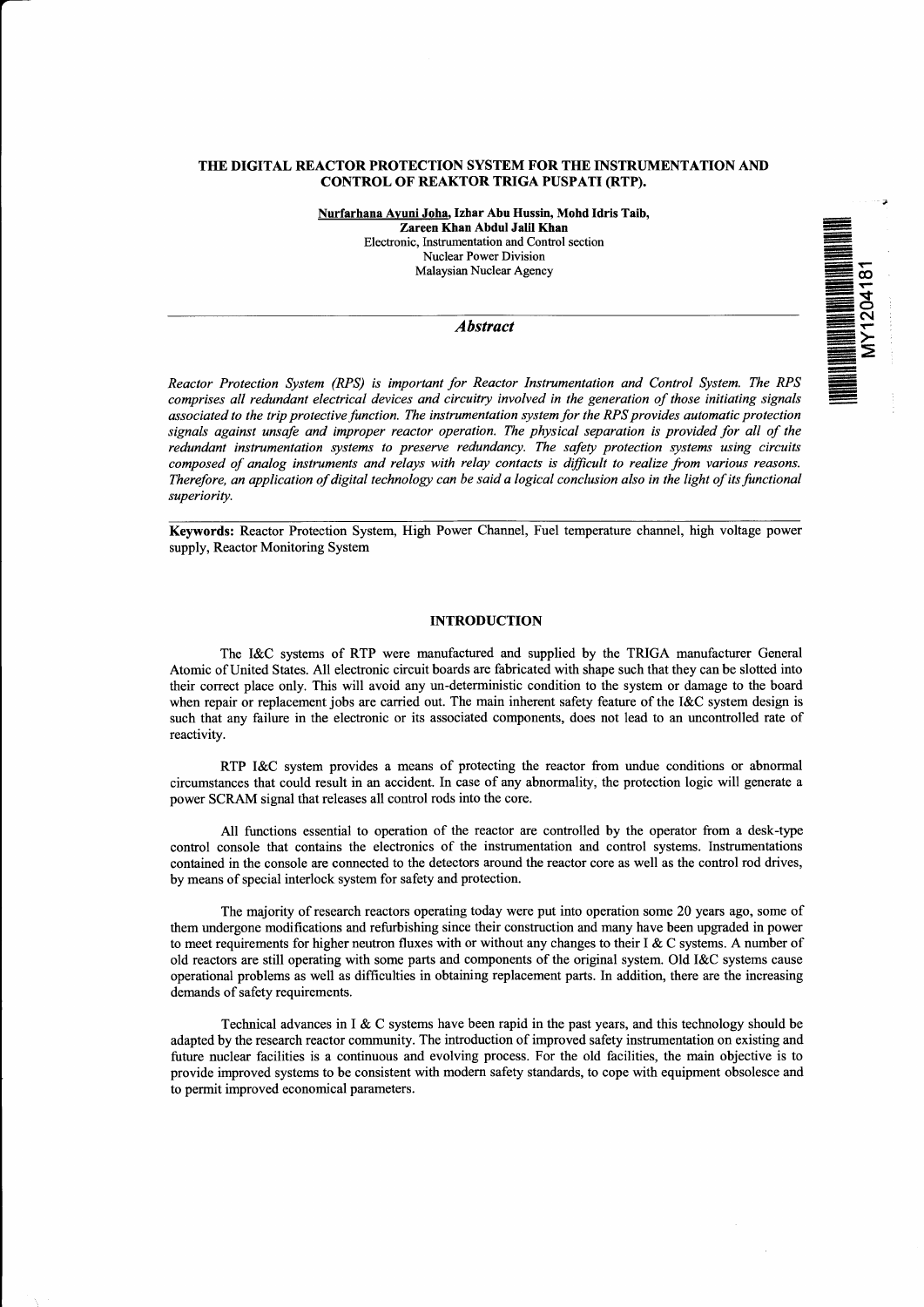Several technical requirements must be fulfilled while making any modifications or modernization of I&C systems. These are:

- safety requirements,
- operational requirements,
- budget constrains (including minimization of outage time).

The safe, reliable and economical operation of existing research reactors must be ensured and therefore, careful consideration must be given to the modernization of the old I& C systems.

#### **REACTOR PROTECTION SYSTEM**

#### **Definition**

The Reactor Protection System encloses all electrical and mechanical devices and circuitry involved in generating the initiation signals associated with protective functions that are carry out by the Safety Actuation Systems.

The Reactor Protection System (RPS) is a very important system in a research reactor because the system shuts down the reactor to maintain the reactor core integrity and the reactor coolant system pressure boundary if the operation conditions approach the specified safety limits. To assure the safe operation of a reactor, the RPS is designed according to the redundancy criteria to prevent a single failure. The l-out-of-2 RPS system consists of two channels, and each channel is implemented with the same architecture. The reactor will be in an unsafe state when the RPS does not generate the reactor trip signal on demand. If the RPS is operating correctly, it can shut down the reactor anytime on demand. In this case, the reactor safety requirement is satisfied. If any failure happens in the RPS and it is detected by the system, the RPS automatically generates the channel trip signal according to the fail safe requirement of the RPS [3]. From a reliability point of view, the failed system must be unreliable. But from a safety point of view, the system is safe because it is designed conservatively so that the RPS automatically generates the channel trip signal for the failed channel. If any unrecognized failure happens in the RPS, then the RPS cannot shut down the reactor on demand. This case will not satisfy the reactor safety requirement, because the undetected failure may disturb the proper RPS operation. As a result, the quantitative safety is defined as the probability that the system operates correctly or fails in a safe manner.

### **Design Criteria**

The following criteria is normally taken into account during the design of the Reactor Protection System in any research reactor:

- *Redundancy and diversification* In order to achieve the requested system reliability and avoid common failures, these issues are basic design criteria.
- *Safety* As for the RPS, the most important item is safety, which means the RPS must initiate the trip signal to shutdown the reactor whenever required. The measures to ensure safety are indicated by: safety software in high quality (safety class), defense-in-depth, selfcheck mechanism, error detection mechanism, and fail-safe principle.
- *Reliability* In general, the reliability of the system should be < as 10° failure/demand. The reliability of the RPS must also be ensured, which means that RPS should work reliably as not to trip the reactor falsely. The measures to ensure reliability are characterized by: safety software in high quality, high precision and disturbance-resistance inhered in the digital processing, the filtering and pre-conditioning for the sampling data which can reduce the disturbance and random noise in sampling data and reduce the false-trip probability.
- *Availability* In general, a modular design and use of redundant channels increase the availability of the system
- *Performance* The response time of the system to any trip event is requested by international standards to be less than 60 ms. This time includes the sensing time, actuator to switch status.
- *Priority* Signals from/to safety systems have higher priority of treatment than those signals from/to safety related and non safety systems.
- *Independence* Physical and electrical isolation of the system enable its fully independence from other systems.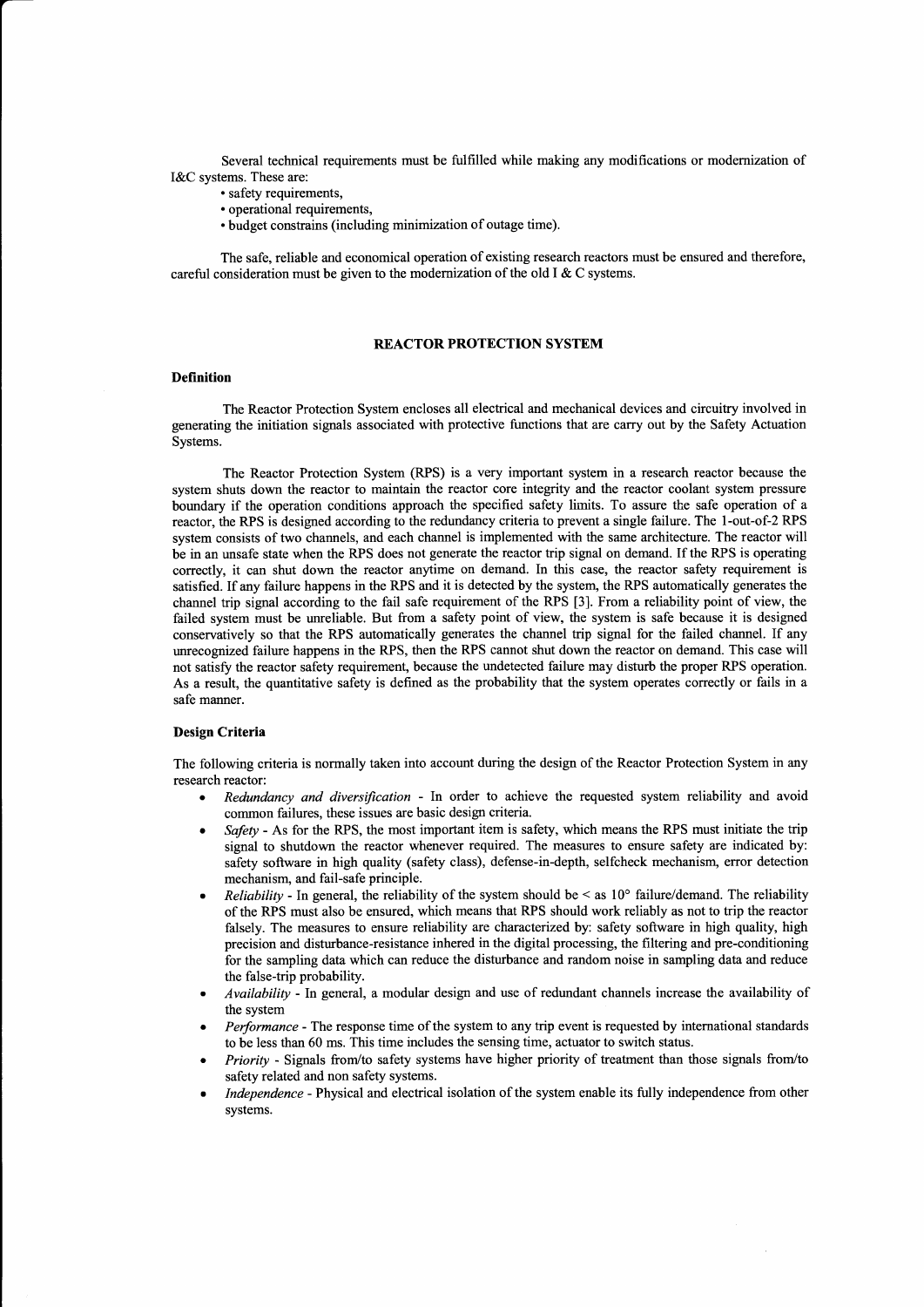- *Single failure -* Sufficient redundancy and electrical independence shall assure that no single failure results in a loss of any protective function.
- *Fail safe* The instrumentation of the system shall be designed so that any failure requests the initiation of the corresponding protective action. This criteria can be accomplished using dynamic signals (e.g. pulse train type signals) for normal conditions and static signals for trip conditions. Should an instrument or unit of the system fail, the pulse train disappears requesting trip (fail-safe principle).
- *Common failures* In general, diversification of paths, physical and functional separation of equipments and channel redundancy are good practices to avoid common failures.
- *Automatic initiation* All protective actions are automatically triggered by the reactor protection system without operator intervention. The operator may initiate protective actions manually; however, he cannot interrupt or interfere with any automatic action.
- *Manual initiation* All protective actions are normally triggered automatically but they can also be triggered manually on operator's request. Nevertheless, once a protective action is initiated, manual actions cannot prevent or interrupt the normal execution of the required protective action.
- *Electrical isolation* All signal paths from and to the instrumentation of the reactor protection system shall have decoupling devices in order to electrically isolate the system The protective functions of the system shall not be affected by a failure in an individual channel of the reactor protection system or in any other instrumentation of any safety related or non safety system.
- *Electrical power independence -* The uninterruptible power supply should be used to satisfy all power requirements of the system, to increase availability of the system, to reduce electrical noises, and to reduce the amount of spurious trips

The purpose of the RPS is to prevent the release of radioactive material to the environment. To meet this objective, the RPS may trip the reactor to prevent unsafe operation which could lead to accident conditions. Selected processes are measured by analog circuitry for trip set point comparison and then compared in digital logic circuitry to initiate action. Safety actions are based on the number of analog signals which have exceeded their respective set points.

# **DIGITAL REACTOR PROTECTION SYSTEM**

As is well known, the conventional analog reactor protection systems (RPS) based on relays and other analog devices have many weaknesses, such as large number of components needing large equipments, many connection lines, drift of the setpoints, lack of online self-checking capability, lack of spare parts supply, etc. Therefore, the digital RPS which is based on computers and software will be widely accepted in the future due to its distinct advantages.

The advantages of a digital RPS are overwhelming, such as small size for the equipments, decrease in components, dramatic reduction of connection lines due to network techniques, stability and high precision for the setpoints, high tolerance for disturbances, low distortion in the process of information transferring and treatment, insensitivity to spurious signal and circuit deviation. The digital RPS is also characterized by the capability of implementing more complex and accurate algorithm, lower failure probability, online selfchecking and self-diagnosis, and a friendly man-machine interface to show the state of the RPS transparently. In addition, the digital RPS should have the feasibility of modifying the logic during the design phase. With the challenge of licensing, the safety and reliability of the RPS should be guaranteed and proven by special designed architecture and through a strict verification and validation (V&V) program.

Digital systems have the following advantages over analog systems:

- Fewer characteristics change due to aging.
- Easier configurability as a redundant system.
- Easier modification and addition of new features by changing the system software.
- Improved maintainability by introducing self-diagnosis, self-calibration, event and data recording, and so on.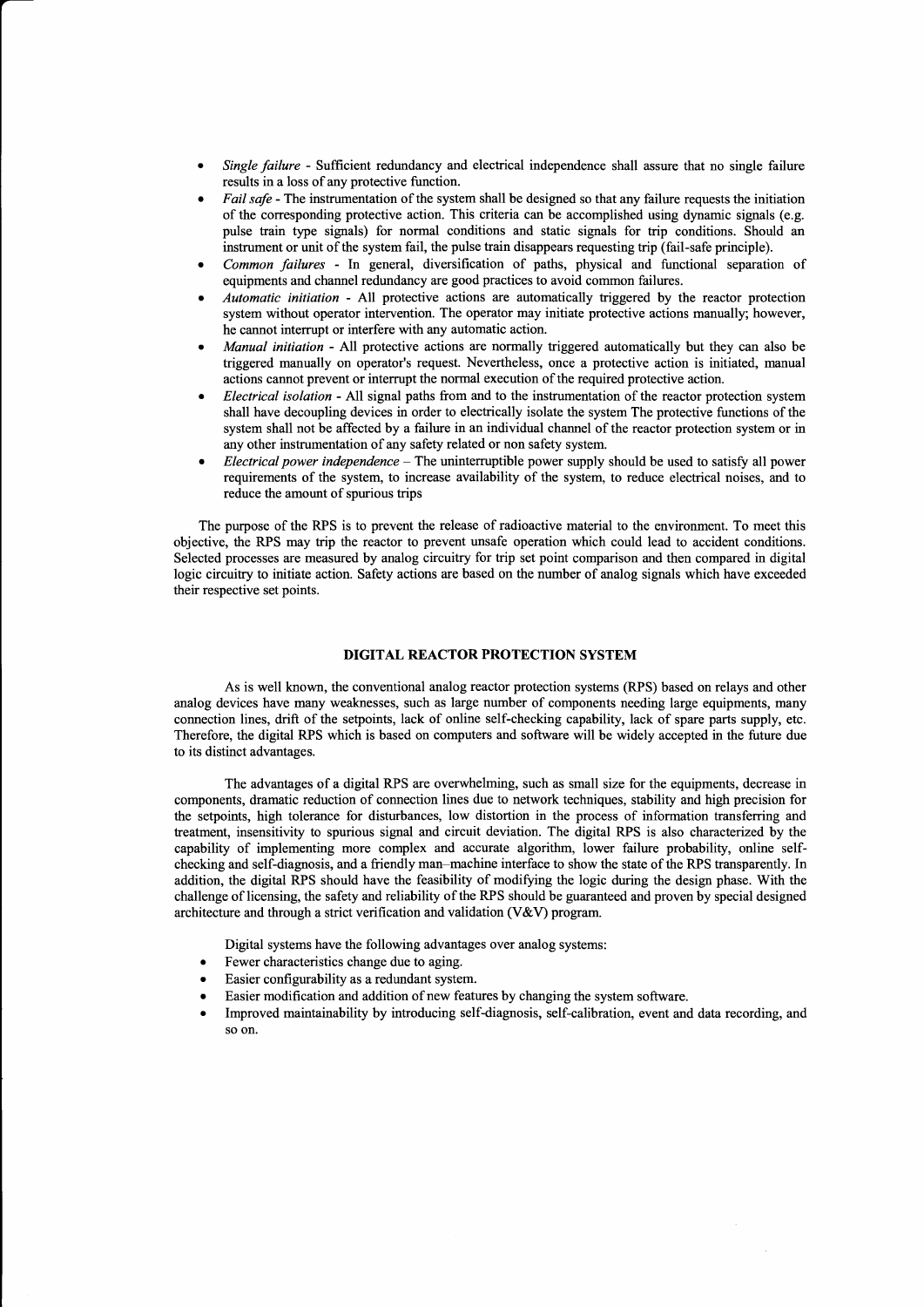# RPS ARCHITECTURE

There are four detection sensors namely fission chamber, ion chamber, gamma detector for the neutron flux and two temperature thermocouples of two fuel rods for the protection and safety of the reactor. All signals are connected by hardwire to two RPS (Reactor Protection System) for measurement and control. These two RPS channels are independent of each other. The output of the RPS is connected to the FAL (final actuation logic) on the decision made to protect the reactor. The FAL output will control the activation of the electromagnet either to release or holding the four control rods. The movement or the distance travel of the control rods will also be monitor by the CMS (Control and Monitoring System).



Figure 1. Block diagram of Reactor Protection System

The neutron chambers are located in the core in a fuel element position in a special water proofed container, which provides shielding, moisture proofing, and physical support for the detector and cabling. These chambers sense flux level changes and provide current signals to the various channels for monitoring. The Reactor Protection System 1 and 2 form a completely independent channel whereby there is no circuit or even the power supply is shared such that it forms a complete redundancy. This is shown in Figure 1. Any fault occurring in any of the channel will not affect the other channel. As shown in Figure 1, the two safety channels which are made of solid-state current amplifiers obtain their signals from two separate neutron chambers. Both channel amplifiers feed signal to percent-power meters and solid-state bi-stable trip protection circuits that drive the SCRAM logic. The two safety channels are mounted in separate drawers on either side of the console and are completely independent and redundant. Two high voltage (HV) supplies that bias the fission chambers are monitored by circuits that drive the SCRAM logic whenever HV failure occurs. A bi-stable trip circuit that drives the SCRAM logic compares the power signal level to a set level. Whenever it crosses the set level, a signal will de-energize a relay and cut the power supply to the rod carrier electromagnet and causes a POWER SCRAM. As shown in Figure 1, the fuel temperature channel receives its input from a chromel-alumel thermocouple embedded into two separate instrumented fuel element. The signal is amplified to drive a meter, recorder and SCRAM logic. For redundancy, two fuel temperature channels with meter readouts and SCRAM logic input are provided in both steady state and pulsing modes of reactor operation. The fuel temperature channels are mounted in the left- and right-hand drawers of the console.

During operation the RTP protection systems commence at Neutron or Power Measuring Channels and Fuel Temperature Measuring Channels. The neutron detector signals are fed into electronic circuitry that generate a period signal, rod withdrawal prohibit as well as percent power. A trip logic circuit that generates power SCRAM receives its signal from fission chamber high voltage monitor, fuel temperature, period, source level rod withdrawal prohibit and percent of output power.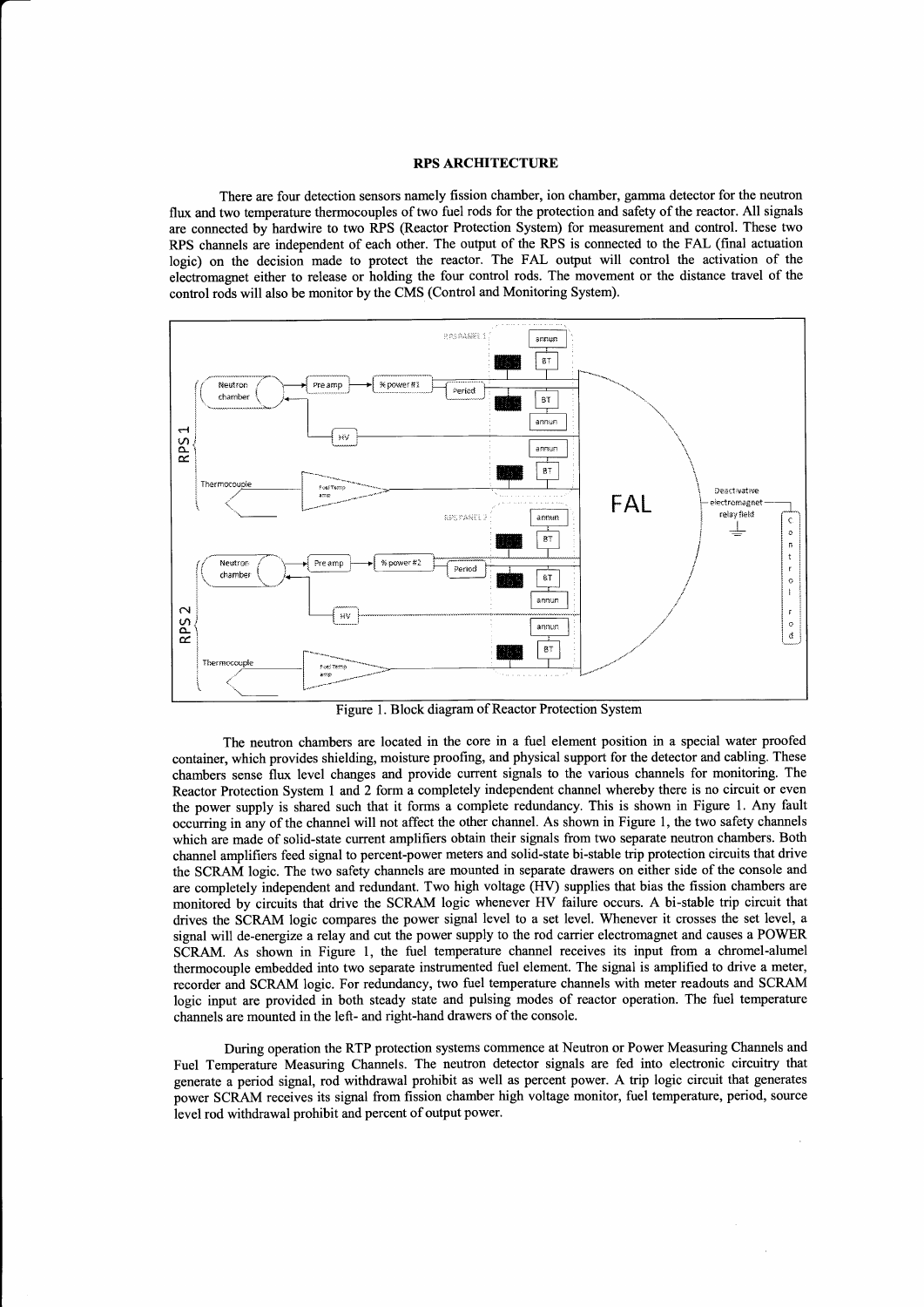All power channels include a means of CALIBRATING and TESTING the channel and a means of testing the protective trip level and power SCRAM. These calibrate and test circuits are built into the console as part of each channel. For redundancy, two fuel temperature channels with meter readouts and SCRAM logic input are provided in both steady state and pulsing modes of reactor operation. The fuel temperature channels are mounted in the left- and right-hand drawers of the console. The channels are provided with CALIBRATE and TRIP TEST switches located on the drawer front panels to allow verification of the fuel temperature readout and functioning of bi-stable trip that drives the SCRAM logic circuits. This allows failures to be detected before the reactor is brought into criticality.



**Figure 2. Digital RPS 1 Display**

Figure 2. shows the proposed display of the Reactor Protection system 1. All stages in RPS are completely independent from one to another. The RPS has two redundancy channels. The number of analog channels has been changed to two with one out of two logics. This makes it possible to bypass a channel for testing and maintenance without losing redundancy and so improves the reliability of the system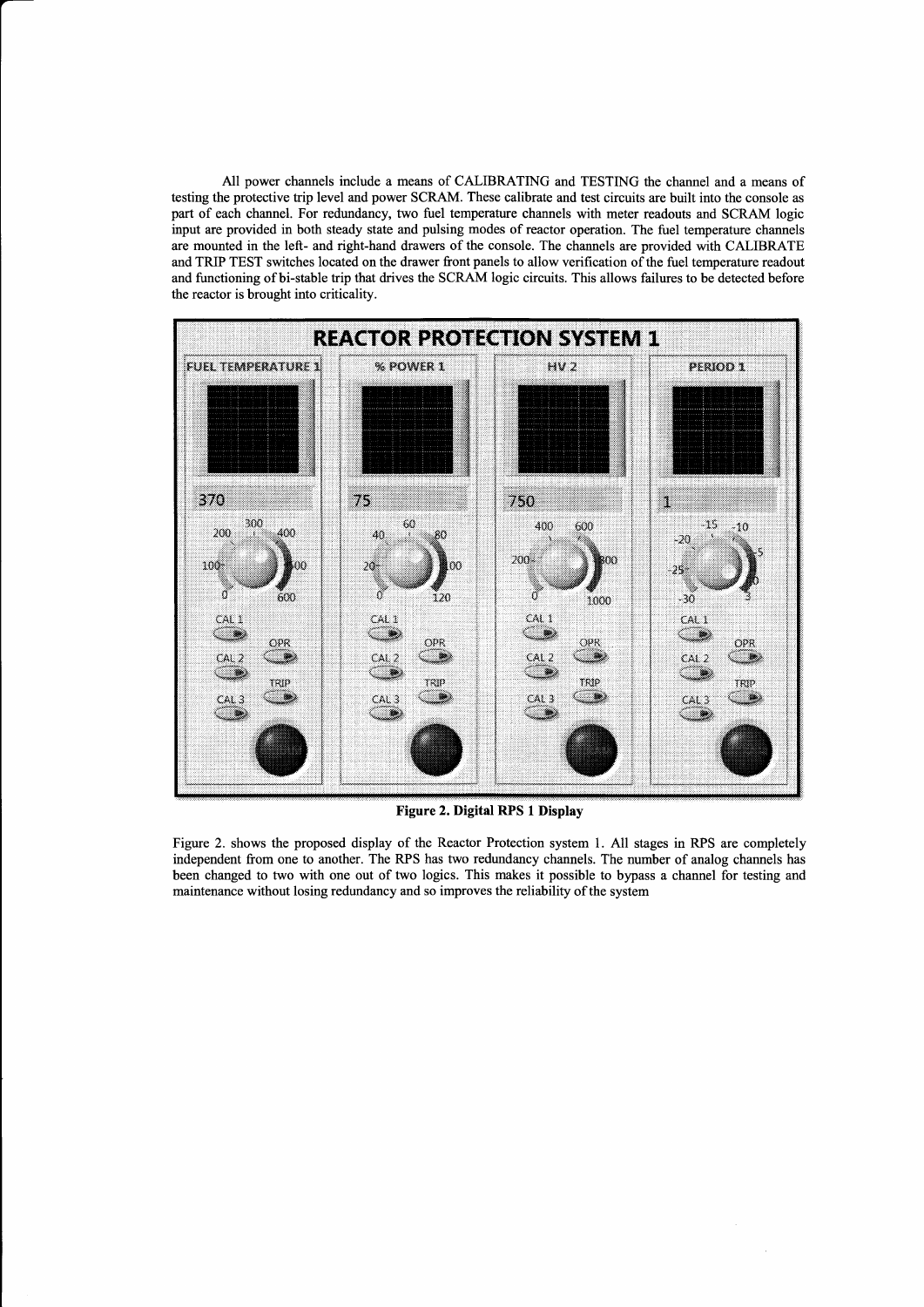# **SCRAM**

A manual SCRAM button that disconnects the current of the control rod electromagnet is also provided for the operator; in case that the operator felt that immediate shut down is necessary.



Figure 3. Events that initiate to a SCRAM

Referring to Figure 3., the following events will lead to the reactor power to SCRAM:

• Manual SCRAM button is pressed

• Loss of main supply to the I&C system console either by switching of the console key switch, power button or incoming supply not available

- Loss of high voltage for the neutron detectors
- Loss of +28-V supply for the control rod armature
- Percent Power exceed the trip set limit
- Fuel temperature exceed the trip set limit
- Opening the I&C console drawer top cover

Although all I&C circuits are energized at all times when power switch is ON, the rod drive electromagnet power can be obtained only through the key switch mounted on the front of the console. This will prevent unauthorized operation of the reactor and yet allow checkout and calibration of instrument channels by maintenance technicians.

### **Manual SCRAM**

The control system is equipped with manual SCRAM switch on the console whereby the operator can press a bar and release all rods into the core. This is accomplished by disabling the voltage supply for the ectromagnetic carrier of the rod and the air valves of transient rod via the interlock circuit and SCRAM logic. The manual scram allows the operator to shut down the system if an unsafe or abnormal condition occurs.

# **External SCRAM**

Apart from the above conditions, control rod release or SCRAM can also occur due to a trigger to the interlock protection circuit whenever the drawers on the left and right side of the console where all electronic circuits are placed are opened. This forms a protection against any tampering to the I&C systems.

The fuel temperature, power level, and period scrams provide protection to assure that the reactor can be shut down before the safety limit on the fuel element temperature will be exceeded. Table 1. shows the specifications to initiate a reactor scram for the primary purpose of protecting the reactor. This specification applies to the scram settings which prevent the safety limit from being reached.

| Tuble 1, pennig and minimum to minime bell in |                       |              |                        |  |
|-----------------------------------------------|-----------------------|--------------|------------------------|--|
|                                               | Parameter             | Range        | <b>SCRAM</b> condition |  |
|                                               | Fuel Temperature 1    | $0 - 600 °C$ | $>$ 500 °C             |  |
|                                               | Fuel Temperature 2    | $0 - 600$ °C | $>$ 500 °C             |  |
|                                               | Percent Power 1       | $0 - 120 \%$ | >110%                  |  |
| 4                                             | Percent Power 2       | $0 - 120 \%$ | >110%                  |  |
|                                               | High Voltage 2        | $0 - 1000$ V | $\leq$ 75% of nominal  |  |
|                                               | (for Percent Power 1) |              |                        |  |

Table 1. Setting and limitations to initiate SCRAM